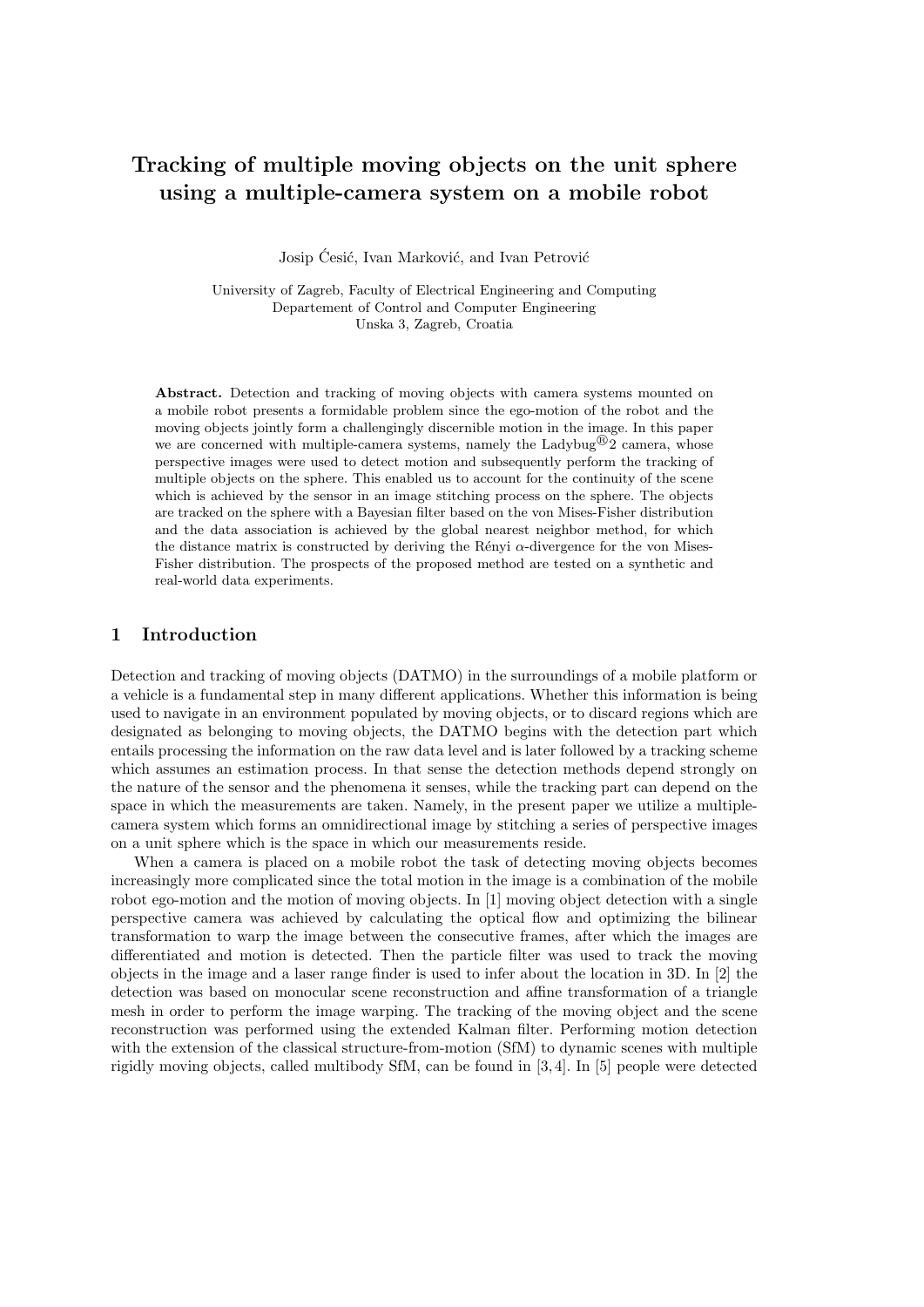by using histogram of oriented gradients in a stitched and unwrapped panoramic image using the Ladybug<sup>®</sup>2 multiple-camera system on a mobile robot.

When tracking multiple moving objects the problem of data association plays one of the crucial roles. To solve this problem the methods that can be used are the global nearest neighbor (GNN) which attempts to find the single most likely data association hypothesis at each scan [6], joint probabilistic data association filter (JPDA) filter where multiple hypotheses are formed after each scan and then these hypotheses are combined before proceeding further with the next scan [7], the multiple hypothesis filter (MHT) where multiple data association techniques are formed and propagated. Also, another method for tracking of multiple objects is the probability hypothesis density (PHD) filter [8] which does not solve the data association problem by itself but a solution has been presented in [9] for the Gaussian mixture PHD [10]. Particular implementation of the aforementioned tracking methods depends if the Kalman filter, Gaussian mixture or sequential Monte Carlo methods are used. However, to the best of the authors' knowledge, these methods have not been previously applied in a multiple target tracking scenario with a distribution on the unit sphere—the von Mises-Fisher distribution.

In this paper we propose a novel method for tracking multiple moving objects on the sphere using the GNN framework which is based on the Bayesian tracking with a von Mises-Fisher distribution. To solve the task, first we derive means for validation gating on the sphere based on the measurement likelihood and the predicted state in order to discard unlikely measurements from the association procedure. To calculate the most likely data association hypotheses we propose the Rényi  $\alpha$ -divergence as a distance measure between the von Mises-Fisher distributions and expressions thereof are derived in the paper. The Rényi  $\alpha$ -divergence is a class of generalized distances and includes some well known distances such as the Kullback-Leiber and Bhattacharyya distance. The experimental results of the tracking are first presented on a synthetic data example and subsequently on experiments obtained by the Ladybug<sup>®</sup>2 multiple-camera system. The system at hand is omnidirectional, but since it forms the omnidirectional image by stitching images of five perspective camera (the top one was not regarded) the detection of moving objects was performed by a method developed for perspective cameras [1]. Subsequent moving object clustering and measurement generation for the tracking process was then performed on the sphere.

The paper is organized as follows. Section 2 presents utilized algorithm for motion detection based on image warping. Section 3 describes the proposed multiple object tracking method based on the von Mises-Fisher distribution, GNN, and Rény  $\alpha$ -divergence. Section 4 presents experimental results, while Section 5 concludes the paper.

# 2 Detection of Moving Objects

For the detection task we have used a spherical digital video camera system consisting of 6 monocular cameras (namely Ladybug $\mathcal{L}$ ) placed on a mobile platform. Since the system consists of six perpective cameras, they can be stitched together and thus form a spherical image. Many sensors, including monocular cameras, are in principle bearing-only sensing systems, whereas depth can be estimated only up to scale. Here arises the need for tracking of moving objects on the sphere. In the vein of previously presented problem, the position of an object detected in any of six images of the camera system is projected onto sphere, which served as an input for the tracking task. The detection of moving objects becomes quite a difficult problem ones the robot starts moving, since the ego-motion induces an inherent optical flow. Therefore, to ensure the efficiency of the algorithm while the platform moves, it is necessary to compensate ego-motion  $[1]$ ,  $[2]$ .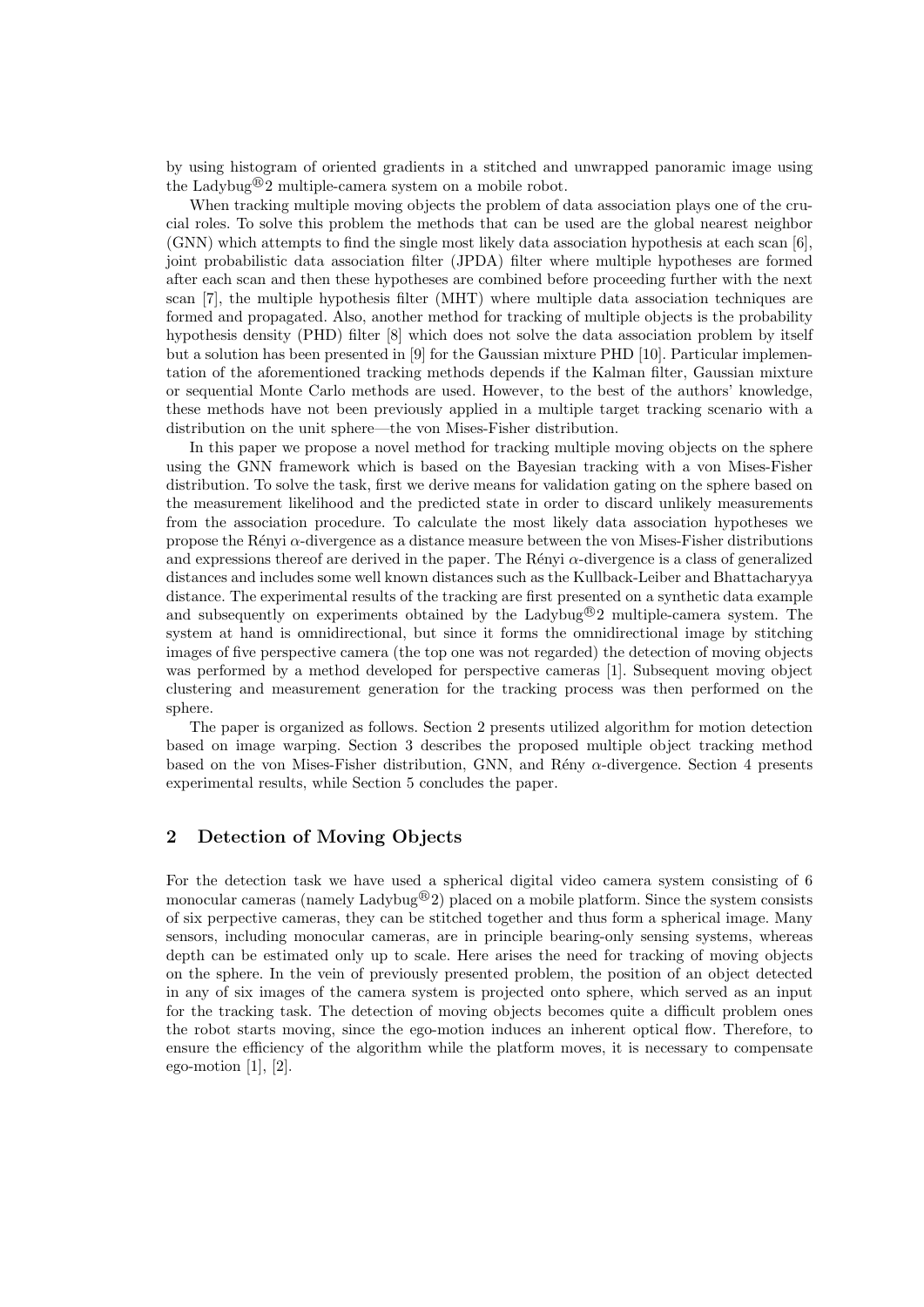The algorithm for ego-motion compensation provides a tranformation between two consequtive frames where the transformation may be estimated either directly or indirectly. Former relies on various localization systems (e.g. IMU, GPS, odometry), while latter method estimates the transformation through image processing, avoiding any additional sensors. Such indirect method is based on salient feature set tracked through consequtive images. For this purpose we have used Lucas-Kanade algorithm for sparse optical flow calculation presented in [11], [12], [13]. Once the optical flow is established, it is necessary to determine the transformation parameters for the compensation. Here we used a nonlinear model, which is able to handle both translational and rotational shifts, in particular a bilinear model given as follows

$$
\begin{bmatrix} f_x^t \\ f_y^t \end{bmatrix} = \begin{bmatrix} a_0 \ f_x^{t-1} + a_1 \ f_y^{t-1} + a_2 + a_3 \ f_x^{t-1} \ f_y^{t-1} \\ a_4 \ f_x^{t-1} + a_5 \ f_y^{t-1} + a_6 + a_7 \ f_x^{t-1} \ f_y^{t-1} \end{bmatrix},\tag{1}
$$

where  $a_i, i \in \{0, ..., 7\}$  are transformation parameters, while  $f_x^t$  and  $f_y^t$  correspond to image coordinates of a feature at time  $t$ . In order to determine the most suitable transformation parameters, the least square error is minimized

$$
J = \frac{1}{2} \sum_{i=1}^{N} ||f_i^t - \mathcal{W}(f_i^{t-1})||,
$$
\n(2)

where  $W$  represents a transformation rule and  $N$  corresponds to the size of the feature set. Since some features correspond to dynamic objects, the optical flow is caused by both ego-motion and moving objects. Therefore, in the vein of [1], the following procedure is used

- estimate the initial transformation  $\mathcal{W}_0$ ,
- divide the feature set into two subsets by:

$$
\begin{cases} f_i \in F_{in} & \text{if } ||f_i^t - \mathcal{W}(f_i^{t-1})|| < \epsilon \\ f_i \in F_{out} & \text{otherwise} \end{cases}
$$
 (3)

• re-estimate the transformation  $W$  using only  $F_{in}$  subset.

This approach relies on the assumption that the ego-motion causes dominant optical flow. Once having the tranformation estimated, the previous image can be warped into the current moment in time

$$
I_{t-1 \to t} = \mathcal{W}_{t-1 \to t}(I_{t-1}) \approx I_t.
$$
\n
$$
(4)
$$

Warped image  $I_{t-1\to t}$  corresponds approximatelly to image  $I_{t-1}$ , taken from the same position as  $I_t$ . Then the dynamic parts of image at time t are detected after applying image differencing between images  $I_{t-1\to t}$  and  $I_t$ . Such image of differences is then divided into regions of size  $16 \times 16$  pixels, whereas the mean level of difference is determined for each region. This mean can be considered as the amount of dynamics within the region. After applying a threshold, every region is declared as being either static or dynamic. Dynamic regions are then clustered, based on the Euclidean distances within the image.

Since every two contiguous cameras have an overlapping field of view, some objects might be recognized in two images. Therefore, at each time step, every detection is projected on the unit sphere, whence some detections are clustered together due to previous argumentation. An example of the detection process is shown in Fig. 1.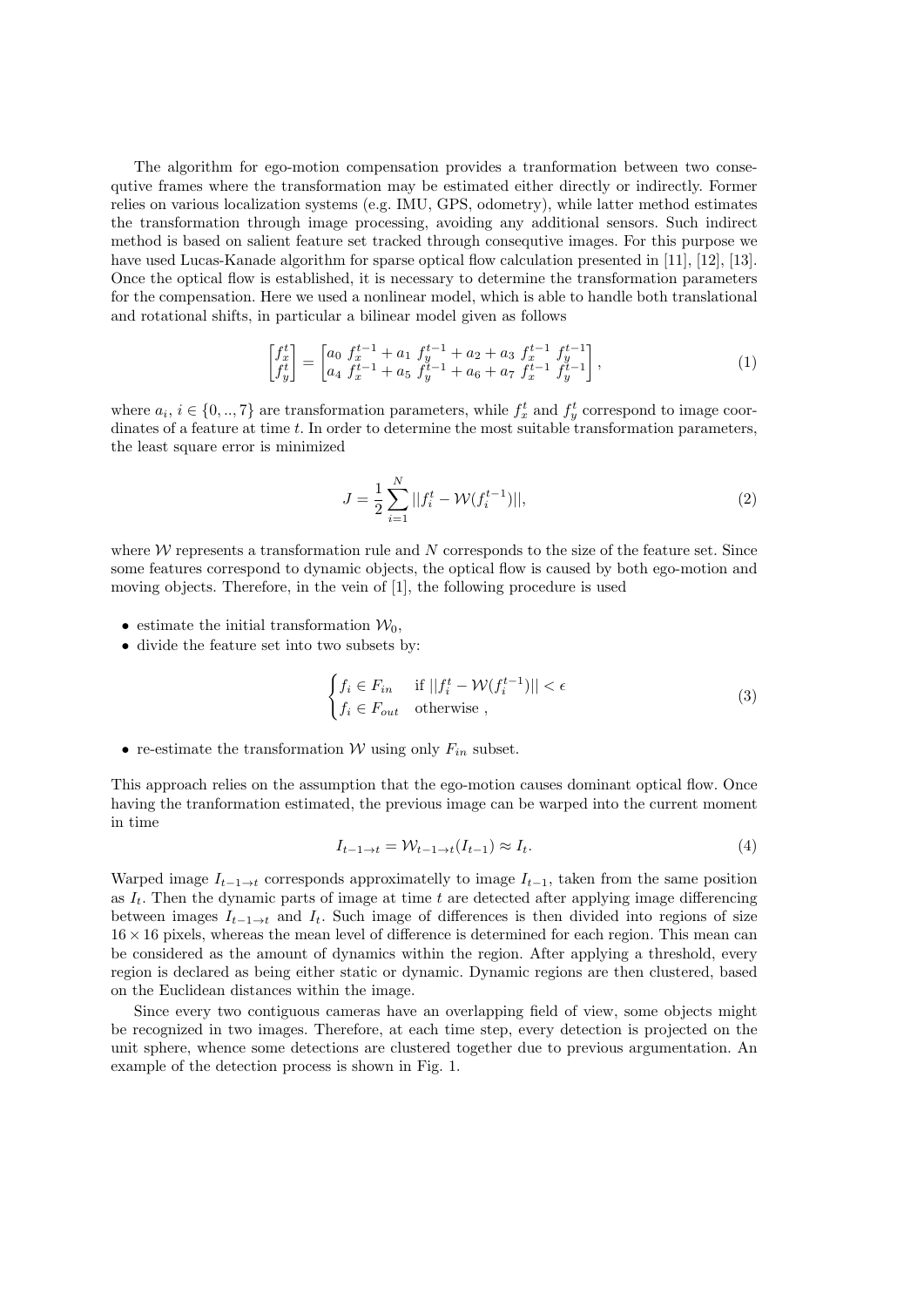

Fig. 1: A snapshot of the detection process. The uppper most image shows the concatenated images from the cameras. The middle image shows the result after subtracting the image  $I_t$ captured at time t from the warped image  $I_{t-1\to t}$  captured at time  $t-1$ . The bottom image shows the detected motion inside of a white bounding box.

# 3 Tracking on the unit sphere

## 3.1 The von Mises-Fisher distribution

The von Mises-Fisher distribution serves as an all-purpose probability model for directions in space and directional measurement errors  $[14]$ . When considering directions in p dimensions, i.e. unit vectors in p dimensional Euclidean space  $\mathbb{R}^p$ , one can represent them as points on  $S^{p-1}$ , i.e. the  $p-1$  dimensional sphere with unit radius and center at the origin. In other words, a p-sphere is defined as a set of points in  $(p+1)$  dimensional Euclidean space, hence a 1-sphere is the circle and the 2-sphere is the surface of a ball in three-dimensional space. A three-dimensional unit random vector x is said to have a von Mises-Fisher distribution  $f(\mu, \kappa)$  if its probability density function (pdf) is of the following form [15]

$$
p(\boldsymbol{x}; \boldsymbol{\mu}, \kappa) = \frac{\kappa}{4\pi \sinh \kappa} \exp\left(\kappa \boldsymbol{\mu}^{\mathrm{T}} \boldsymbol{x}\right), \quad \boldsymbol{x} \in S^2,
$$
 (5)

where  $\mu$ , also a unit vector ( $\|\mu\| = 1$ ), is the mean direction,  $\kappa$  is the concentration parameter and  $S^2$  is the unit 2-sphere. Because (5) is symmetrical about  $\mu$ , the mean direction of x is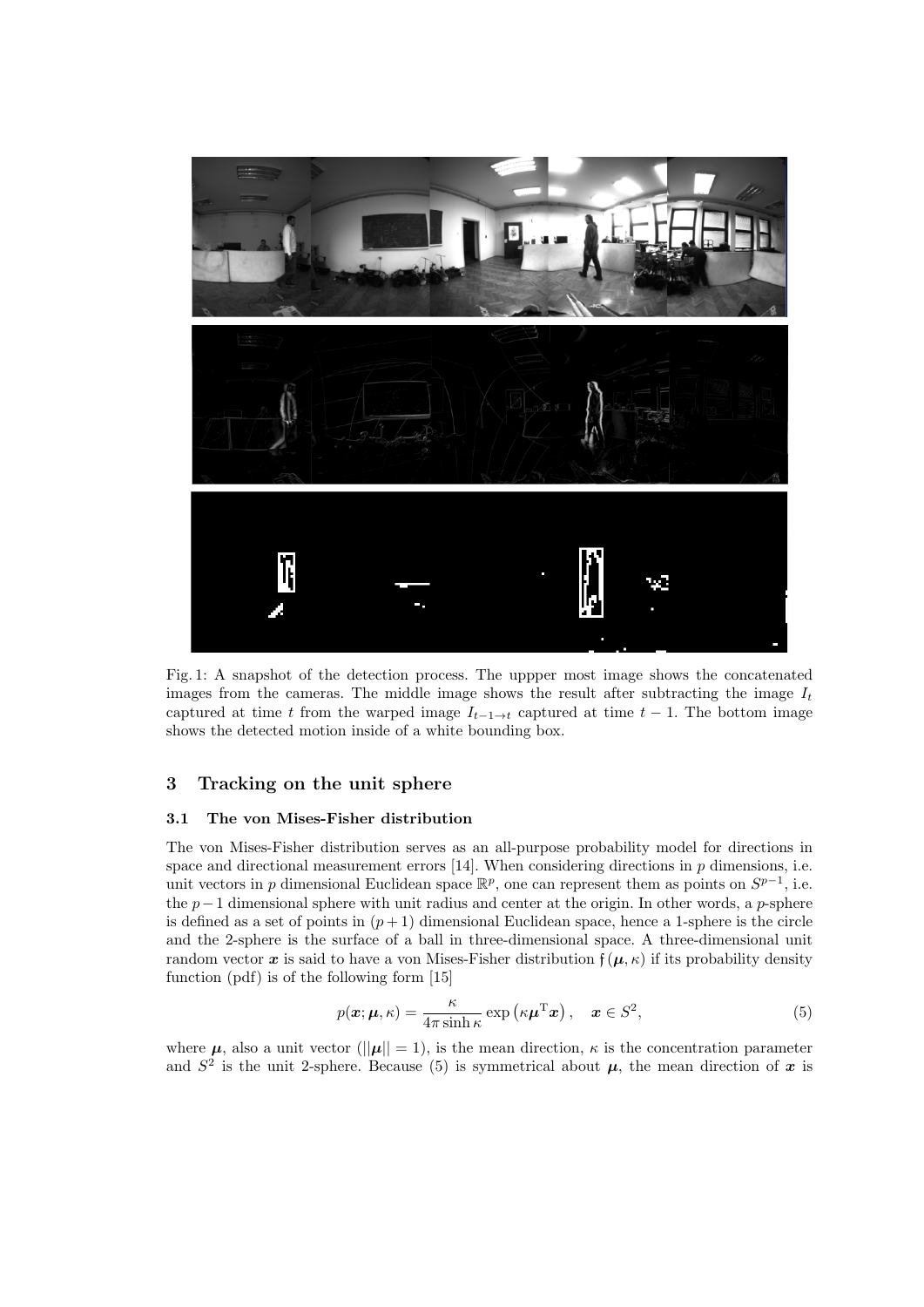$\mu$ . For  $\kappa > 0$ , the distribution has a mode at the mean direction  $\mu$ , whereas when  $\kappa = 0$  the distribution is uniform. The larger the  $\kappa$  the greater the clustering around the mean direction. Since (5) depends on x solely through  $\mu^{\mathrm{T}}x$ , the vMF is rotationally symmetric about  $\mu$ .

The von Mises-Fisher distribution, like many well known parametric distributions (Gaussian, Poisson, Gamma, Dirichlet etc.), is an exponential family [16]. A parametric set of probability distributions defined on a sample space X and parametrized by the natural parameter  $\theta \in \Theta$  is called exponential family if their probability densities admit the following canonical representation

$$
p(x; \theta) = \exp(T(x) \cdot \theta - F(\theta) + C(x)), \quad x \in \mathcal{X}.
$$
 (6)

 $T(x)$  is called the minimal sufficient statistics, and functions F and C denote the log-normalizer and the carrier measure, respectively. It can be readily checked that the vMF distribution  $f(\mu, \kappa)$ defined by (5) with standard parameters  $\mu$  and  $\kappa$ , is an exponential family parametrized by the natural parameter  $\theta = \kappa \mu, \theta \in \mathbb{R}^3$ . The minimal sufficient statistics is  $T(x) = x$ , the lognormalizer is given by  $F(\theta) = \log 4\pi \sinh(\kappa)/\kappa$ , and the carrier measure is trivial  $C = 0$ .

#### 3.2 Bayes tracker based on the vMF distribution

Since our goal is to track motion on the sphere, we proceed further by posing the problem as an estimation on a sphere thus devising a Bayesian state estimator (tracker) based solely on the vMF distribution [17,18]. A Bayesian estimation procedure of the a posteriori pdf consists of two steps: prediction and update [19], which in this case entails representing the state to be estimated  $x_t$  at time t as the vMF distribution and successively predicting and updating this distribution. The prediction step involves calculating the pdf via the total probability theorem

$$
p(\mathbf{x}_t \,|\, \mathbf{z}_{1:t-1}) = \int p(\mathbf{x}_t \,|\, \mathbf{x}_{t-1}) p(\mathbf{x}_{t-1} \,|\, \mathbf{z}_{1:t-1}) \mathrm{d}\mathbf{x}_{t-1}.\tag{7}
$$

In this case we do not have a strict state evolution model, but we choose to add process noise governed by a centered vMF in the prediction stage which amounts to convolving our posterior at time  $t - 1$  with the vMF distribution representing the process noise. Let us assume that the prior state at  $t-1$  is represented by a vMF distribution  $\mathfrak{f}(\mu_{t-1}, \kappa_{t-1})$  and that the motion model is represented by a vMF distribution centered at  $\mu_{t-1}$  but with concentration parameter  $\kappa_o$ . The result of (7) would not produce an another vMF distribution, but the result of this operation can be well approximated by a vMF with a suitably chosen value of the resulting  $\kappa_{t|t-1}$  [15, 17]

$$
\kappa_{t|t-1} = A^{-1}(A(\kappa_{t-1})A(\kappa_Q)), \quad A(\kappa) = \frac{1}{\tanh \kappa} - \frac{1}{\kappa}.
$$
 (8)

Consequently, after the prediction step our state represented by a single vMF will have unchanged mean direction,  $\mu_{t|t-1} = \mu_{t-1}$ , but newly calculated concentration parameter via (8).

In the update step, the posterior at time  $t$  is calculated via the Bayes theorem

$$
p(\boldsymbol{x}_t | \boldsymbol{z}_{1:t}) = \frac{p(\boldsymbol{z}_t | \boldsymbol{x}_t) p(\boldsymbol{x}_t | \boldsymbol{z}_{1:t-1})}{p(\boldsymbol{z}_t | \boldsymbol{z}_{1:t-1})}.
$$
\n(9)

The sensor model  $p(z_t | x_t)$  is represented by a vMF distribution  $f(z_t, \kappa_R)$  centered at the detected moving objects in the image after being lifted to unit sphere, while the predicted state  $p(x_t | z_{1:t-1})$  will be the result of the previously discussed (7). Given these two vMF distributions,  $f(z_t, \kappa_R)$  and  $f(\mu_{t|t-1}, \kappa_{t|t-1})$ , the result of the update step is a vMF distribution  $f(\mu_{t|t}, \kappa_{t|t})$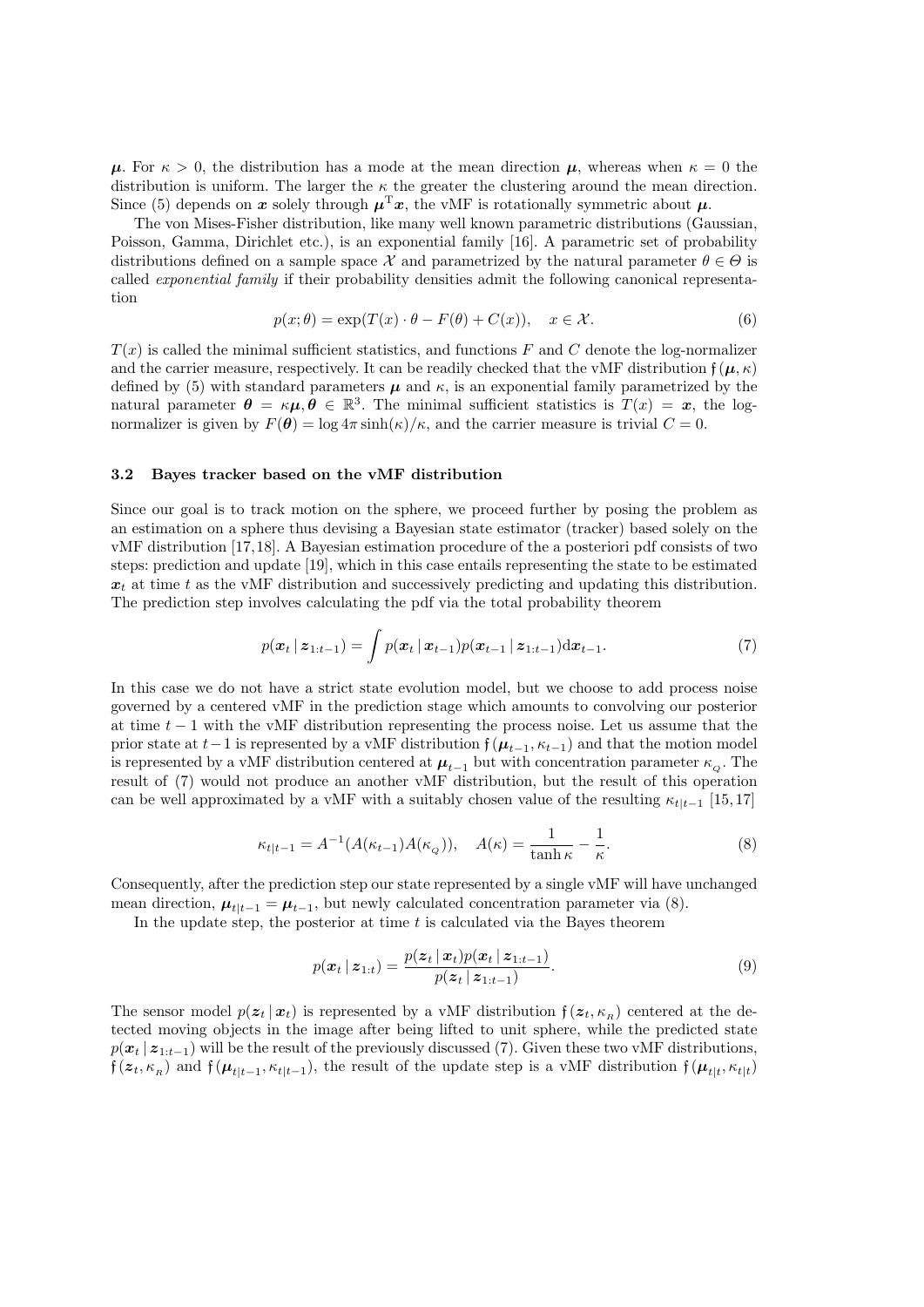with the following parameters [17]

$$
\kappa_{t|t} = \sqrt{\kappa_{t|t-1}^2 + \kappa_{R}^2 + 2\kappa_{t|t-1}\kappa_{R}(\boldsymbol{\mu}_{t|t-1} \cdot \boldsymbol{z}_t)}
$$
\n
$$
\boldsymbol{\mu}_{t|t} = \frac{\kappa_{t|t-1}\boldsymbol{\mu}_{t|t-1} + \kappa_{R}\boldsymbol{z}_t}{\kappa_{t|t}}.
$$
\n(10)

The two steps, governed by (8) and (10), will cyclically produce the estimate of the direction of the moving object. Methods for practical calculation of some of the aforementioned equations can be found in [20]. We have used this recursion in [18] in order to track a single moving object in the omnidirectional image acquired by a perspective camera with a fish-eye lens and to follow the object by visual servoing, but in the same paper the problems of multiple target tracking were not analyzed.

## 3.3 Validation gate

In multiple target tracking it is often practical to devise a *validation gate* so as to reject highly unlikely measurements. This way the computational complexity of the association procedure can be significantly lowered [6]. In the case of tracking, the validity of a measurement  $z_t$  can be calculated by the following expression [21]

$$
p(\boldsymbol{z}_t | \boldsymbol{z}_{1:t-1}) = \int p(\boldsymbol{z}_t | \boldsymbol{x}_t) p(\boldsymbol{x}_t | \boldsymbol{z}_{1:t-1}) \mathrm{d} \boldsymbol{x}_t. \tag{11}
$$

If the underlying distribution is Gaussian then (11) produces a Gaussian distribution with the innovation vector and the innovation covariance matrix as the distribution parameters [21]. In this paper we propose to solve (11) for the case of the vMF distribution and utilize the result for validation gating. We can note that the two densities in  $(11)$  are exactly the measurement model and the prediction which yields

$$
p(z_t | z_{1:t-1}) = \int \frac{\kappa_{t|t-1} \kappa_R}{4\pi \sinh \kappa_{t|t-1} \sinh \kappa_R} \exp\{\kappa_{t|t-1} \mu_{t|t-1}^{\mathrm{T}} x_t + \kappa_R z_t^{\mathrm{T}} x_t\} \mathrm{d}x_t
$$
  
\n
$$
= \frac{\kappa_{t|t-1} \kappa_R}{4\pi \sinh \kappa_{t|t-1} \sinh \kappa_R} \int \exp\{\kappa_{t|t} \mu_{t|t}^{\mathrm{T}} x_t\} \mathrm{d}x_t
$$
  
\n
$$
= \frac{\kappa_{t|t-1} \kappa_R}{4\pi \sinh \kappa_{t|t-1} \sinh \kappa_R} \frac{4\pi \sinh \kappa_{t|t}}{\kappa_{t|t}} \int \frac{\kappa_{t|t}}{4\pi \sinh \kappa_{t|t}} \exp\{\kappa_{t|t} \mu_{t|t}^{\mathrm{T}} x_t\} \mathrm{d}x_t
$$
  
\n
$$
= \frac{\kappa_{t|t-1} \kappa_R \sinh \kappa_{t|t}}{\kappa_{t|t} \sinh \kappa_{t|t-1} \sinh \kappa_R}.
$$
  
\n(12)

The result of the derivation (12) is not a vMF distribution, but analogous to the case of the distribution on the unit circle, the von Mises distribution [15], we approximate this result with a vMF density  $p(\mathbf{z}_t; \boldsymbol{\mu}_{t|t-1}, A^{-1}(A(\kappa_{R})A(\kappa_{t|t-1})))$ . For the vMF distribution the approximate  $100(1 - \alpha)\%$  validation region for  $z_t$  is [15]

$$
\{z_t : z_t^{\mathrm{T}} \mu_{t|t-1} \ge \cos \delta\},\tag{13}
$$

which defines the intersection of the unit sphere with the cone having vertex at the origin, axis the mean direction  $\mu_{t|t-1}$  and semi-vertical angle  $\delta$ . Given the parameter  $\alpha$ , from numerical tables given in [15] we can define the angle  $\delta$ , which separates measurements which fall within the validation region from those that do not. In conclusion, if the scalar product  $z_t^T \mu_{t|t-1}$  is smaller than cos  $\delta$  then the measurement  $z_t$  is considered to be inside the validation region and is taken into account during the association process.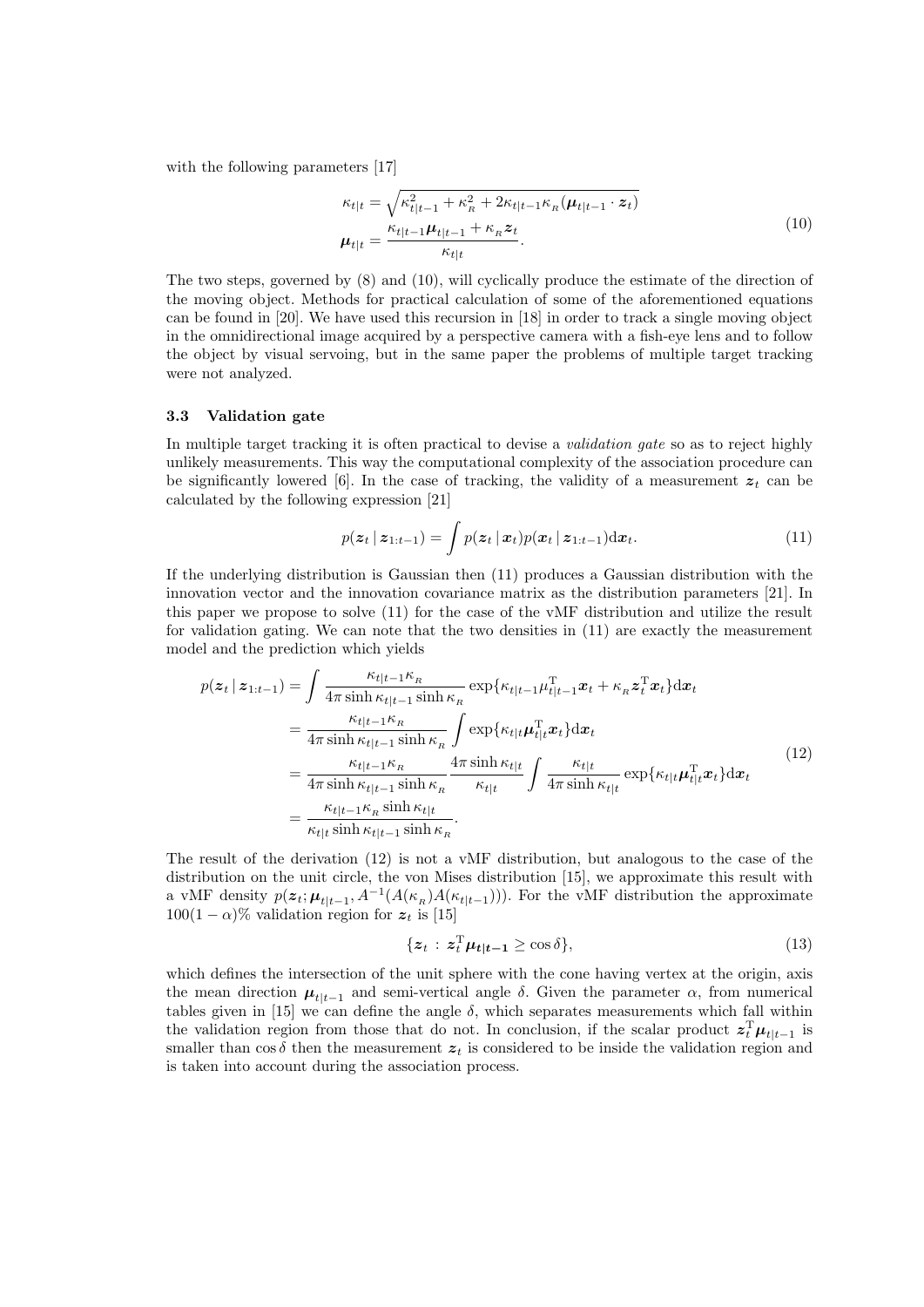#### 3.4 Data Association

In this paper we solve the data association on the sphere using the GNN and since the method requires a notion of distance to be calculated between the measurement likelihoods and the predicted states we propose the following procedure based on statistical distances. Given that, we derive the Rényi  $\alpha$ -divergence [22] for the vMF distribution as a distance which will be used to determine the measurement-to-track associations. The reason we chose this divergence is because it is a statistical and information theoretical class of generalized distances which includes cases such as the Kullback-Leibler (KL) distance and the Bhattacharyya distance. We have used this divergence in our previous work for reducing the number of the components in a mixture of von Mises distributions [23]. The Rényi  $\alpha$ -divergence is given by the following expression

$$
D_R^{(\alpha)}(p,q) = \frac{1}{\alpha - 1} \log \int_{\mathcal{X}} p(x)^{\alpha} q(x)^{1 - \alpha} dx
$$

and is parametrized by real parameter  $\alpha$ , which in the limit  $\alpha \to 1$  yields the KL distance, which is defined as follows

$$
D_{\mathrm{KL}}(p,q) = \int_{\mathcal{X}} p(x) \log \left( \frac{p(x)}{q(x)} \right) dx.
$$

In order to calculate the distance  $D_F^{(\alpha)}$  $\mathcal{F}_F^{(\alpha)}$  between two vMF densities,  $p(\boldsymbol{x}; \boldsymbol{\mu}_p, \kappa_p)$  and  $q(\boldsymbol{x}; \boldsymbol{\mu}_q, \kappa_q)$ with their respective parameters  $\theta_p$  and  $\theta_q$ , we will use the following closed form expressions for the exponential family of distributions

$$
D_F^{(\alpha)}(\theta_p, \theta_q) = \begin{cases} \frac{1}{1-\alpha} J_F^{(\alpha)}(\theta_p, \theta_q), & \alpha \in (0,1), \\ B_F(\theta_q, \theta_p), & \alpha = 1, \end{cases}
$$
(14)

where  $B_F$  denotes the *Bregman divergence* [24] generated by the convex function F

$$
B_F(\theta_q, \theta_p) = F(\theta_q) - F(\theta_p) - \nabla F(\theta_p) \cdot (\theta_q - \theta_p), \quad \theta_q, \theta_p \in \Theta
$$
\n(15)

and where  $J_F^{(\alpha)}$  $F_F^{(\alpha)}$  denotes the *Jensen*  $\alpha$ *-divergence* [25] generated by the convex function F,

$$
J_F^{(\alpha)}(\theta_p, \theta_q) = \alpha F(\theta_p) + (1 - \alpha)F(\theta_q) - F(\alpha \theta_p + (1 - \alpha)\theta_q), \quad \theta_p, \theta_q \in \Theta.
$$

Bregman divergence is used for the case of  $\alpha = 1$  since  $B_F(\theta_a, \theta_n) = D_{\text{KL}}(p, q)$ —note that the parameters are in reverse order. For the case of the vMF distribution calculations reveal that for  $\alpha \in (0,1)$ 

$$
D_R^{(\alpha)}(p,q) = \frac{\alpha}{1-\alpha} \log \frac{4\pi \sinh \kappa_p}{\kappa_p} + \log \frac{4\pi \sinh \kappa_q}{\kappa_q} - \frac{1}{1-\alpha} \log \frac{4\pi \sinh \kappa_{pq}}{\kappa_{pq}} \tag{16}
$$

where  $\kappa_{pq} = ||\alpha \mu_p \kappa_p + (1 - \alpha) \mu_q \kappa_q||$  and that for  $\alpha = 1$ , i.e. the KL distance, we have

$$
D_{\text{KL}}(p,q) = \log \frac{\kappa_p \sinh \kappa_q}{\kappa_q \sinh \kappa_p} - \left(\frac{1}{\tanh \kappa_p} - \frac{1}{\kappa_p}\right) \mu_p^{\text{T}} \left(\kappa_q \mu_q - \kappa_p \mu_p\right). \tag{17}
$$

With having defined the appropriate distance measure between the distributions we can form a distance matrix  $\Omega = [d_{ij}]$  whose rows represent the objects currently being tracked and whose columns represent current measurements and  $d_{ij}$  is the Rényi  $\alpha$ -divergence between the vMF representing the predicted state and the vMF representing the measurement likelihood. To solve the assignment problem, we used the Hungarian algorithm [26, 27] which yielded the association matrix having ones at the rows and columns designating the calculated measurement-to-track association.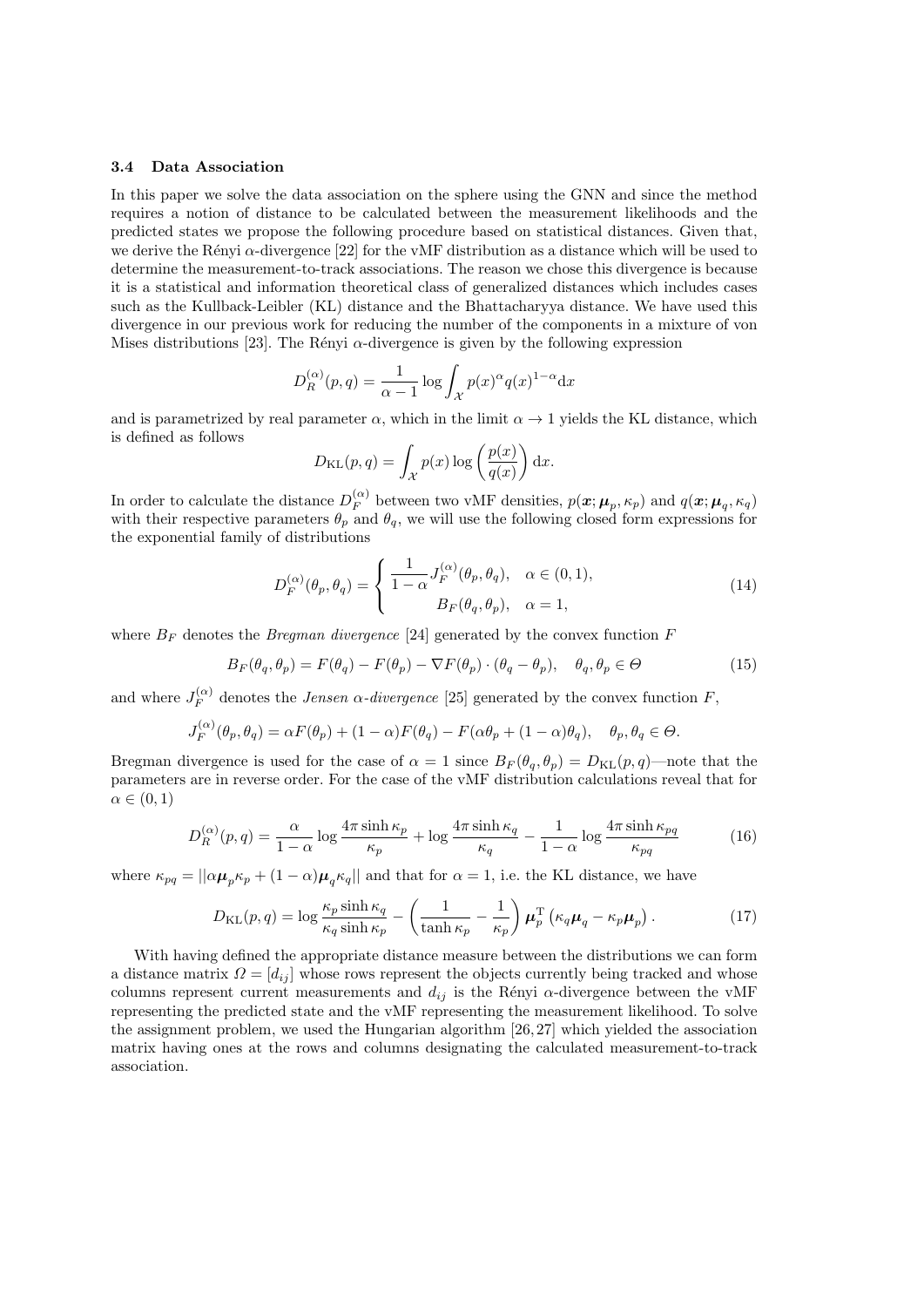

Fig. 2: Estimated trajectories on the unit sphere



Fig. 3: Estimated azimuth and elevation of the tracked objects on the unit sphere

## 4 Experiments

## 4.1 Synthetic data

The synthetic data included multiple moving objects in 3D following a jump-state Markov model. Basically, each trajectory had a constant velocity but experienced random changes in the azimuth and elevation angles—the angles either stayed the same or changed  $\pm 5^{\circ}$ . Furthermore, the direction measurements of the trajectories were obtained by adding Gaussian noise to the Cartesian 3D coordinates and then normalizing the noisy vectors to the unit sphere. For the data association distance metric we have used the Rényi  $\frac{1}{2}$ -divergence, i.e. the Bhattacharyya distance, since it is symmetrical  $D_R^{(\frac{1}{2})}(p,q) = D_R^{(\frac{1}{2})}(q,p)$ . It is also positive definite, but like the other Rényi  $\alpha$ -divergence it does not satisfy the triangle inequality.

To test the algorithm a scene with five moving objects was generated. Estimated directions on the unit sphere are shown in Fig. 2, while the azimuth and elevations of the trajectories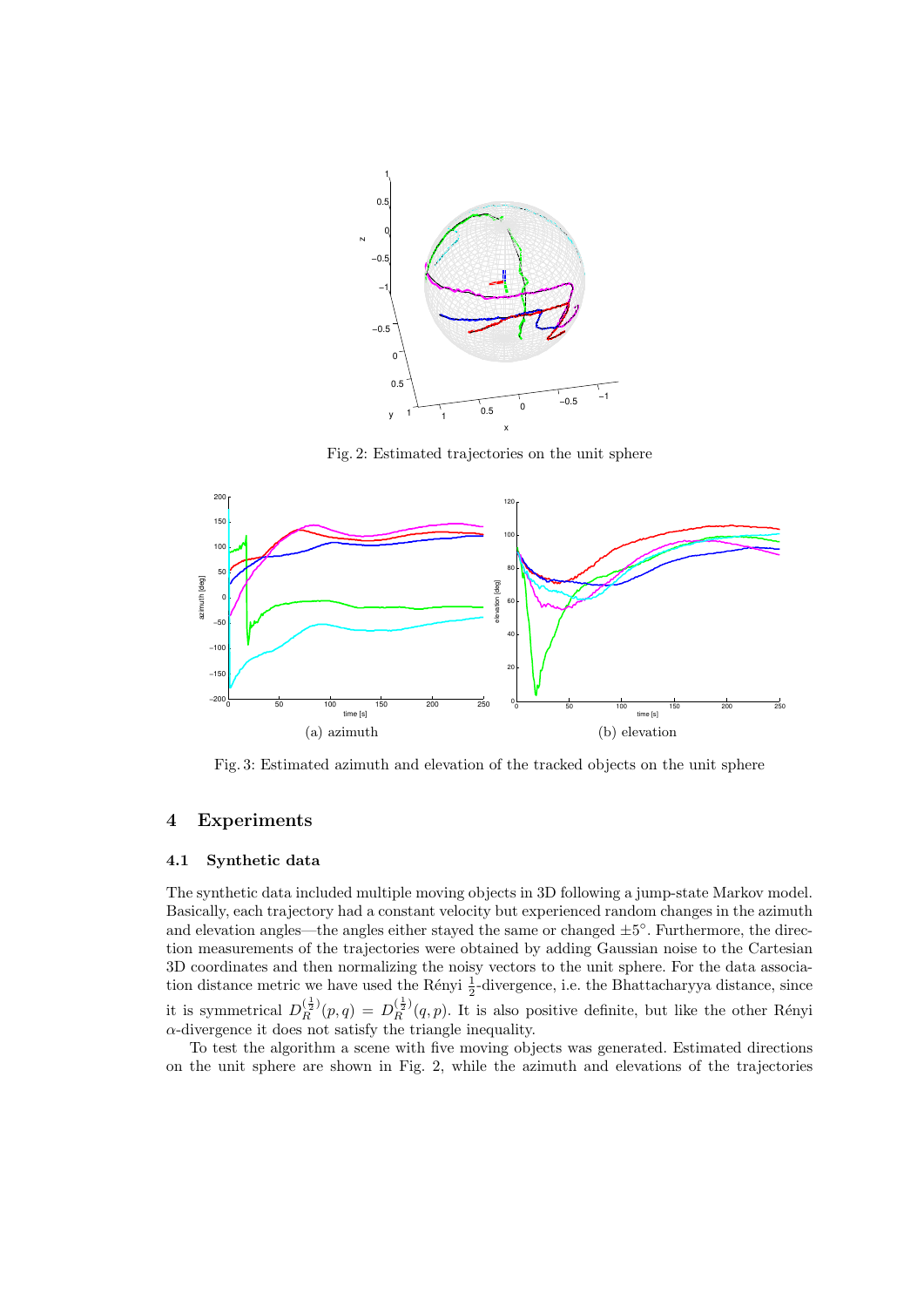are shown in Figs. 3a and 3b, respectively. The results show that the algorithm is capable of associating measurements to tracks so as to track all the moving objects in the scene. However, with the approach presented in this paper we are estimating only the direction of the objects without a motion model that predicts the future position. Given that, if two trajectories cross each other at approximately the same time, the algorithm will associate the measurement that is probabilistically closest in terms of the previous position. In that case, without taking into account the history of the motion, it is possible that the identities of two tracks might get confused. In the given example, this has happened at 34 s and can be more clearly seen in the azimuth angle in Fig. 3a where the red and blue trajectories were switched after the crossing happened. This effect is also visible in Fig. 2 where the blue and red trajectories crossed for the first time—the red trajectory should have continued in the north-east direction instead of switching to the straight motion to the east of the blue trajectory. Such situations could be alleviated by probabilistic data association techniques in the vein of [7], multiple hypothesis tracking in the vein of [28], or data association and track management in the vein of [9] for the Gaussian mixture PHD filter [10], but this is a subject of future research.

## 4.2 Real-world data

The real-world data experiment was conducted with the Ladybug<sup>®</sup>2 multiple-camera system mounted on a Pioneer 3DX mobile robot. The scene included two humans walking around the mobile robot randomly changing the direction while the mobile robot executed rotational and translational motion during the experiment. Each camera reported an image of 1024x768 pixels at 7fps which were collected and processed using the Robot operating system (ROS) [29] and OpenCV [30].

# 5 Conclusion

In this paper we have proposed a novel method for tracking multiple moving objects on the unit sphere. The method was tested in a scenario where a multiple-camera system was placed on a mobile robot and detection of motion was performed by warping images between consequtive frames and subtracting the same in order to detect motion in each camera image. After the subtraction each pixel with sufficient intensity representing the motion was lifted to the sphere where clustering of objects was performed and whose center of gravity yielded measurements in the form of the vMF distribution. Subsequently, the tracking was performed by a Bayesian tracker based on the vMF distribution and where the data association was solved by GNN where the Rényi  $\alpha$ -divergence was proposed as a distance metric. Furthermore, in order to alleviate the complexity of the association process, a validation gate was derived for the vMF filter. The unlikely measurements were disregarded during assoction but they did participate in the possible track initialization process which was handled by the M/N logic algorithm. In the end, the proposed method was tested on a synthetic and real-world data experiments which confirmed the prospects of the proposed method.

## Acknowledgements

This work has been supported by European Community's Seventh Framework Programme under grant agreement no. 285939 (ACROSS) and research project VISTA (EuropeAid/131920/M  $/ACT/HR$ ).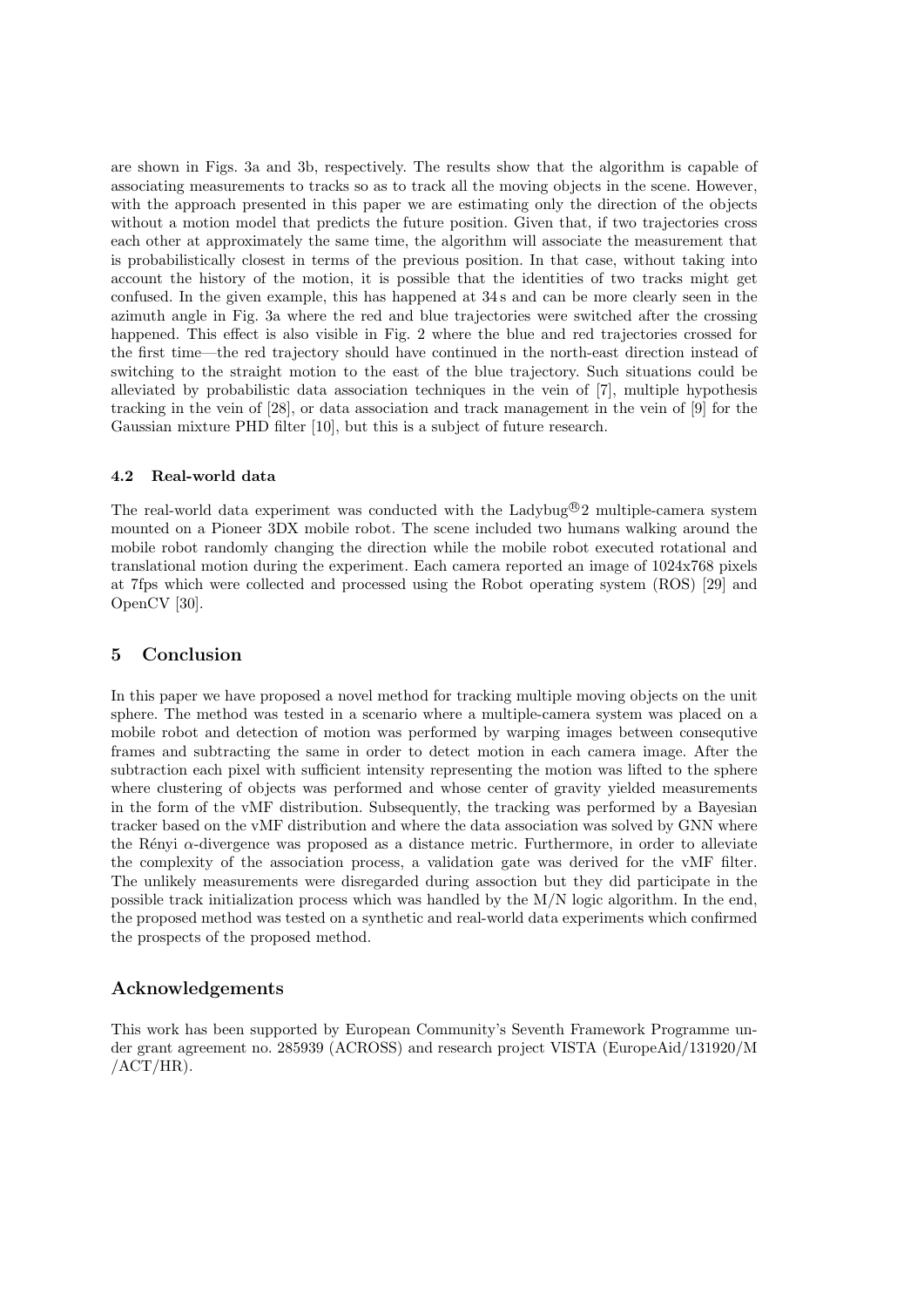## References

- 1. B. Jung and G. Sukhatme, "Real-time motion tracking from a mobile robot," International Journal of Social Robotics, vol. 2, no. 1, pp. 63–78, 2009.
- 2. E. Einhorn, M. Filzhuth, C. Schröter, and H.-M. Gross, "Monocular detection and estimation of moving obstacles for robot navigation," in *European Conference on Mobile Robots (ECMR)*, 2011, pp. 121–126.
- 3. A. Kundu, K. M. Krishna, and C. V. Jawahar, "Realtime motion segmentation based multibody visual SLAM," in Indian Conference on Computer Vision, Graphics and Image Processing -ICVGIP '10, 2010, pp. 251–258.
- 4. K. E. Ozden, K. Schindler, and L. Van Gool, "Multibody structure-from-motion in practice." IEEE Transactions on Pattern Analysis and Machine Intelligence, vol. 32, no. 6, pp. 1134–41, Jun. 2010.
- 5. A. A. Mekonnen, C. Briand, F. Lerasle, and A. Herbulot, "Fast HOG based person detection devoted to a mobile robot with a spherical camera," in IEEE/RSJ International Conference on Intelligent Robots and Systems (IROS), Nov. 2013, pp. 631–637.
- 6. S. Blackman and R. Popoli, Design and Analysis of Modern Tracking Systems. Artech House Publishers, 1999.
- 7. Y. Bar-Shalom and E. Tse, "Sonar tracking of multiple targets using joint probabilistic data association filter," Automatica, vol. 11, pp. 451–460, 1975.
- 8. R. P. S. Mahler, "Multitarget Bayes filtering via first-order multitarget moments," IEEE Transactions on Aerospace and Electronic Systems, vol. 39, no. 4, pp. 1152–1178, Oct. 2003.
- 9. K. Panta, D. E. Clark, and B.-N. Vo, "Data association and track management for the Gaussian mixture probability hypothesis density filter," IEEE Transactions on Aerospace and Electronic Systems, vol. 45, no. 3, pp. 1003–1016, 2009.
- 10. B.-N. Vo and W.-K. Ma, "The Gaussian mixture probability hypothesis density filter," IEEE Transactions on Signal Processing, vol. 54, no. 11, pp. 4091–4104, Nov. 2006.
- 11. B. D. Lucas and T. Kanade, "An iterative image registration technique with an application to stereo vision (darpa)," in Proceedings of the 1981 DARPA Image Understanding Workshop, April 1981, pp. 121–130.
- 12. C. Tomasi and T. Kanade, "Detection and tracking of point features," International Journal of Computer Vision, Tech. Rep., 1991.
- 13. F. Lu and E. Milios, "Robot pose estimation in unknown environments by matching 2d range scans," J. Intell. Robotics Syst., vol. 18, no. 3, pp. 249–275, Mar. 1997.
- 14. N. I. Fisher, T. Lewis, and B. J. J. Embleton, Statistical Analysis of Spherical Data. Cambridge University Press, 1993.
- 15. K. V. Mardia and P. E. Jupp, Directional Statistics. New York: Wiley, 1999.
- 16. S. R. Jammalamadaka and A. Sengupta, Topics in Circular Statistics. World Scientific, 2001.
- 17. A. Chiuso and G. Picci, "Visual tracking of points as estimation on the unit sphere," The Confluence of Vision and Control, Lecture Notes in Control and Information Sciences, vol. 237, pp. 90–105, 1998.
- 18. I. Marković, F. Chaumette, and I. Petrović, "Moving object detection, tracking and following using an omnidirectional camera on a mobile robot," in International Conference on Robotics and Automation (ICRA), 2014.
- 19. S. Thrun, W. Burgard, and D. Fox, Probabilistic Robotics. The MIT Press, 2006.
- 20. W. Jakob, "Numerically stable sampling of the von Mises-Fisher distribution on Sˆ2 (and other tricks)," Interactive Geometry Lab, ETH Zürich, Tech. Rep., 2012.
- 21. T. Bailey, B. Upcroft, and H. Durrant-Whyte, "Validation Gating for Non-Linear Validation gating for non-linear non-Gaussian target tracking," in International Conference on Information Fusion, 2006, pp. 1–6.
- 22. A. Rényi, "On Measures of Entropy and Information," in Proc. Fourth Berkeley Symp. Math. Stat. and Probability, ser. Vol. 1. University of California Press, 1961, pp. 547–561.
- 23. M. Bukal, I. Marković, and I. Petrović, "Composite distance based approach to von Mises mixture reduction," Accepted for publication in Information Fusion, 2014.